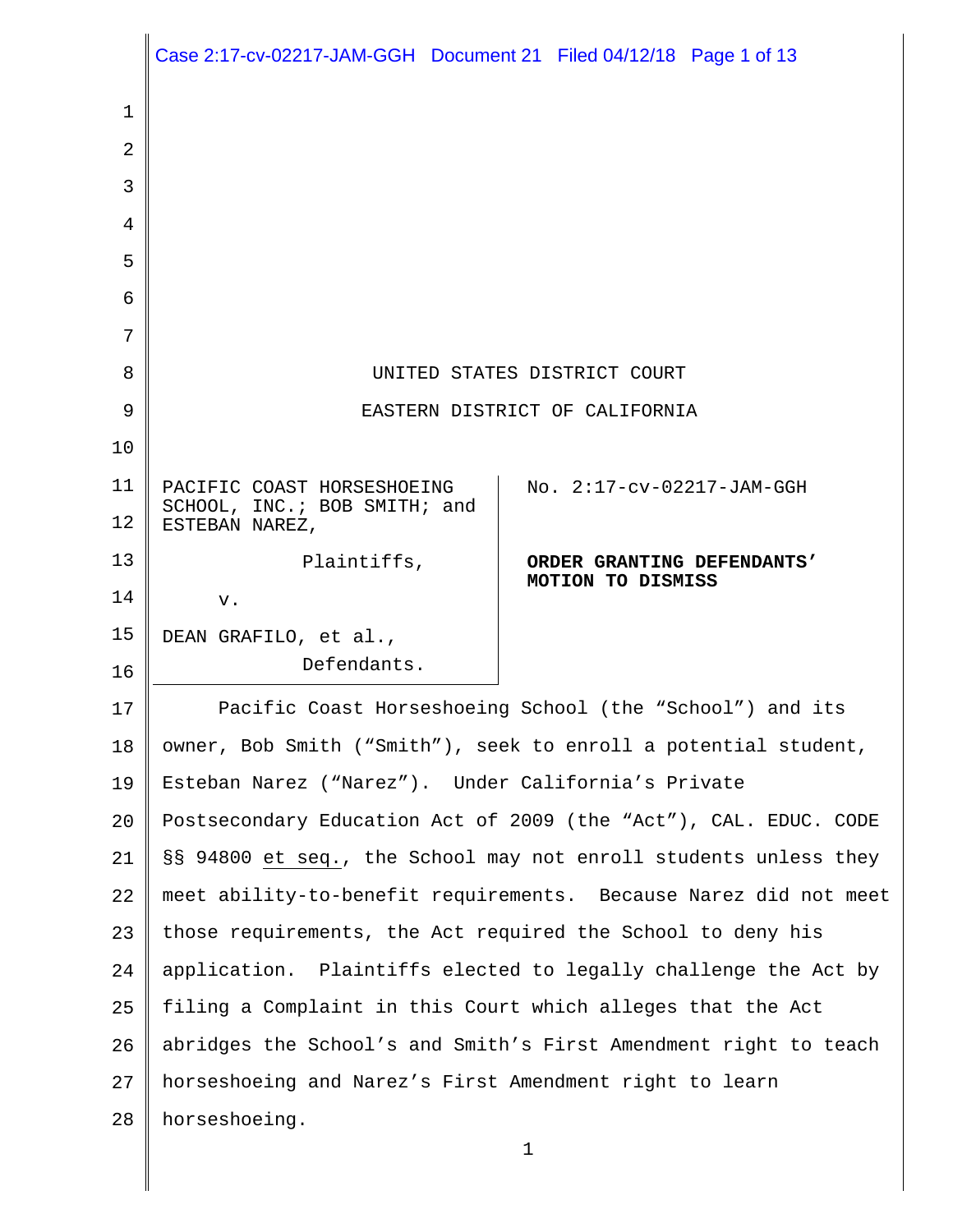<span id="page-1-0"></span>1 2 3 4 5 6 7 8 9 10 11 12 13 14 15 16 17 18 19 20 21 22 23 24 25 26 27 28 2 Defendants have moved to dismiss. Mot., ECF No. 15. Plaintiffs oppose dismissal. Opp'n, ECF No. 18. For reasons explained below, the Court grants Defendants' motion.<sup>[1](#page-1-0)</sup> **I. BACKGROUND** A. The Private Postsecondary Education Act of 2009 In the Act, the California legislature expressed concern about the value of degrees issued by private postsecondary schools and the lack of protection for the schools' students and consumers of their services. CAL. EDUC. CODE § 94801(b). In promulgating the Act, the legislature sought to ensure: (1) Minimum educational quality standards and opportunities for success for California students attending private postsecondary schools in California. (2) Meaningful student protections through essential avenues of recourse for students. (3) A regulatory structure that provides for an appropriate level of oversight. (4) A regulatory governance structure that ensures that all stakeholders have a voice and are heard in policymaking by the bureau. (5) A regulatory governance structure that provides for accountability and oversight by the Legislature through program monitoring and periodic reports. (6) Prevention of the harm to students and the deception of the public that results from fraudulent or substandard educational programs and degrees. CAL. EDUC. CODE § 94801(d). The Bureau for Private Postsecondary Education (the  $\frac{1}{1}$ <sup>1</sup> This motion was determined to be suitable for decision without oral argument. E.D. Cal. L.R. 230(g). The hearing was scheduled for February 27, 2018. In deciding this motion, the Court takes as true all well-pleaded facts in the complaint. Case 2:17-cv-02217-JAM-GGH Document 21 Filed 04/12/18 Page 2 of 13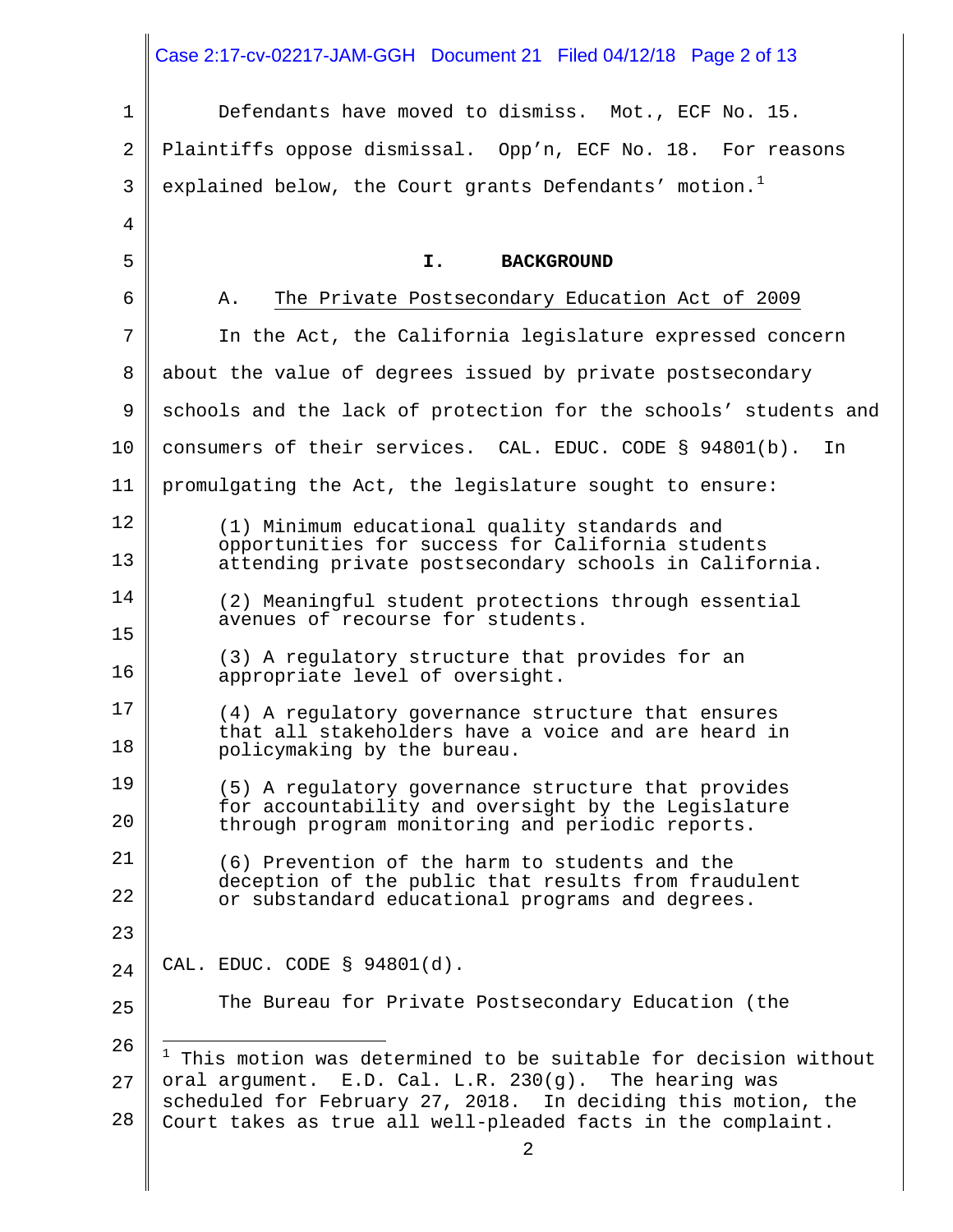#### Case 2:17-cv-02217-JAM-GGH Document 21 Filed 04/12/18 Page 3 of 13

1 2 3 4 5 6 7 8 "Bureau") regulates private postsecondary educational institutions. CAL. EDUC. CODE § 94875. The Bureau approves regulated institutions that meet minimum operating standards. CAL. EDUC. CODE § 94887. Defendant Michael Marion serves as Chief of the Bureau, which is located within California's Department of Consumer Affairs. Compl., ECF No. 1, p. 2 ¶ 11. Defendant Dean Grafilo is the appointed Director of California's Department of Consumer Affairs. Id. ¶ 12.

9 10 11 12 13 14 15 16 17 Before a regulated institution can execute an enrollment agreement with a student who did not graduate high school or pass an equivalency examination, such as the General Educational Development (GED) test, that student must pass "an independently administered examination from the list of examinations prescribed by the United States Department of Education" or a Bureauapproved examination relevant to the intended occupational training. CAL. EDUC. CODE §§ 94811, 94904(a–b); 5 CAL. CODE REGS. § 71770(a)(1).

18

19

20

21

22

B. Pacific Coast Horseshoeing School, Smith, and Narez Horseshoeing is the practice of shaping metal to be fitted and nailed into a horse's hoof. Compl. at 2 ¶ 16. A person who shoes horses is called a farrier. Id. ¶ 17. In California, farriering does not require a license. Id. ¶ 21.

23 24 25 26 27 28 Smith founded the School in 1991. Id. at 3 ¶¶ 26–27. Five times each year, the School offers a full-time eight-week curriculum to about 12 to 14 students. Id. ¶¶ 28, 32. That curriculum includes classroom session and practice removing, shaping, and applying horseshoes to horses. Id. 1 28. Classroom sessions focus on horseshoeing theory; horse anatomy, movement,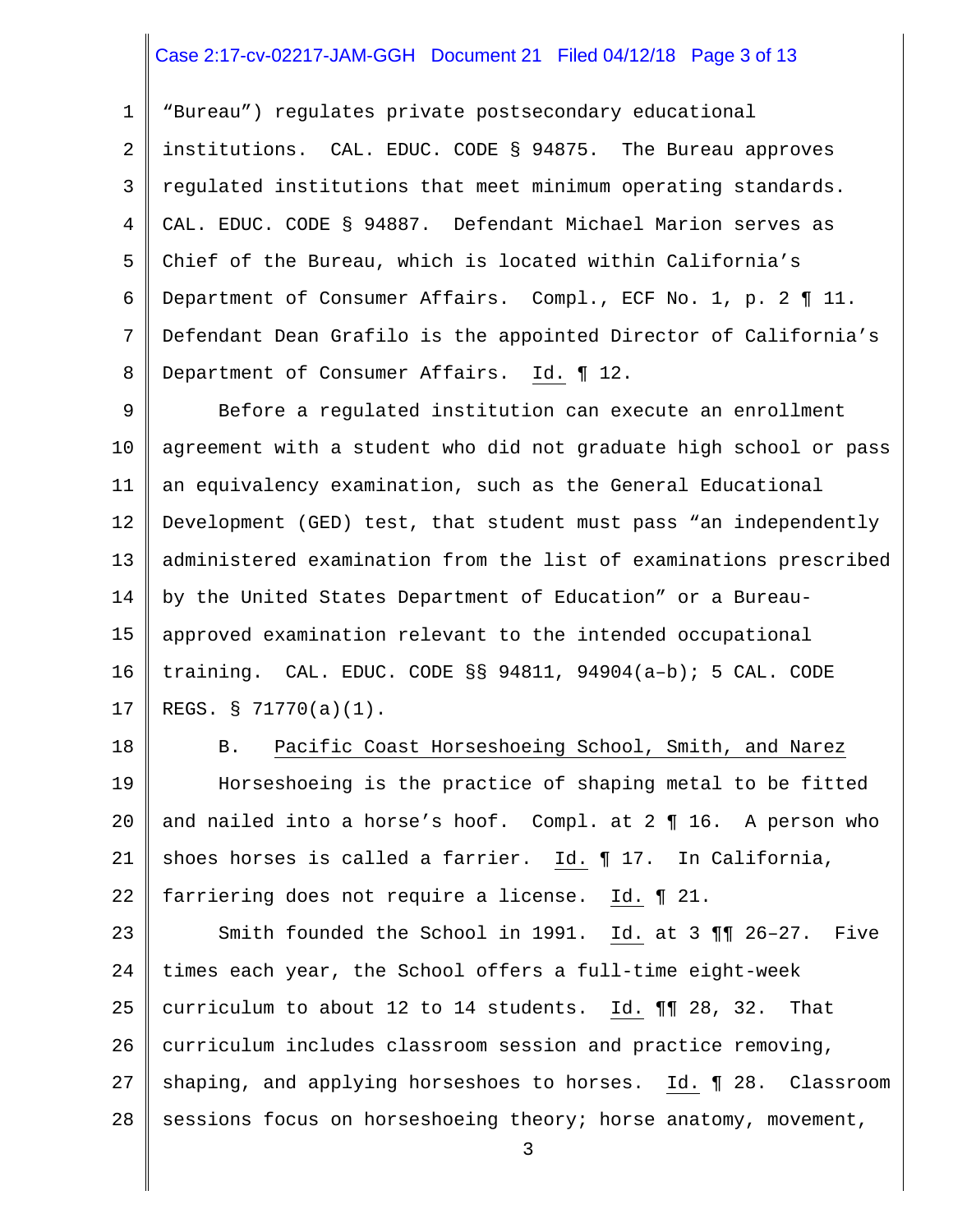#### Case 2:17-cv-02217-JAM-GGH Document 21 Filed 04/12/18 Page 4 of 13

1 2 3 4 5 and lameness; and business advice on client management, selfemployment, and interaction with barns, trainers, and veterinarians. Id. ¶ 30. The School evaluates students by written or oral examinations. Id. ¶ 31. As of this year, the School's tuition costs \$6,000. Id. ¶ 33.

6 7 8 9 10 11 12 13 The School qualifies as a regulated institution under the Act because it (1) is a private entity located in California that (2) offers a curriculum to the public for a vocational purpose and (3) charges tuition. Id. at 4 ¶¶ 34–36; see also CAL. EDUC. CODE §§ 94857, 94858. The Act thus requires the School only enroll students who have high school diplomas or recognized equivalents, or have passed ability-to-benefit examinations. CAL. EDUC. CODE § 94904.

14 15 16 17 18 19 20 21 22 Plaintiffs assert that earning a passing score on an ability-to-benefit examination is unnecessary for horseshoeing. Compl. at 5 ¶ 46. The School, which previously did not impose educational prerequisites to admission, does not accept state or federal student loans. Id. at 6 ¶¶ 52–53. Smith does not charge students who are unable to benefit from the School's curriculum because he refunds all but \$250 of tuition paid if continuing the course is not in the student's best interest after the first week. Id. ¶ 54.

23 24 25 26 27 28 The School was first inspected by the Bureau in 2016. Id. ¶ 55. The Bureau determined that the School's admissions requirements did not comply with the Act because it lacked admission prerequisites. Id. ¶ 56. Smith inquired whether the Bureau would recognize his practice of partially refunding tuition after the first week to non-benefiting students as an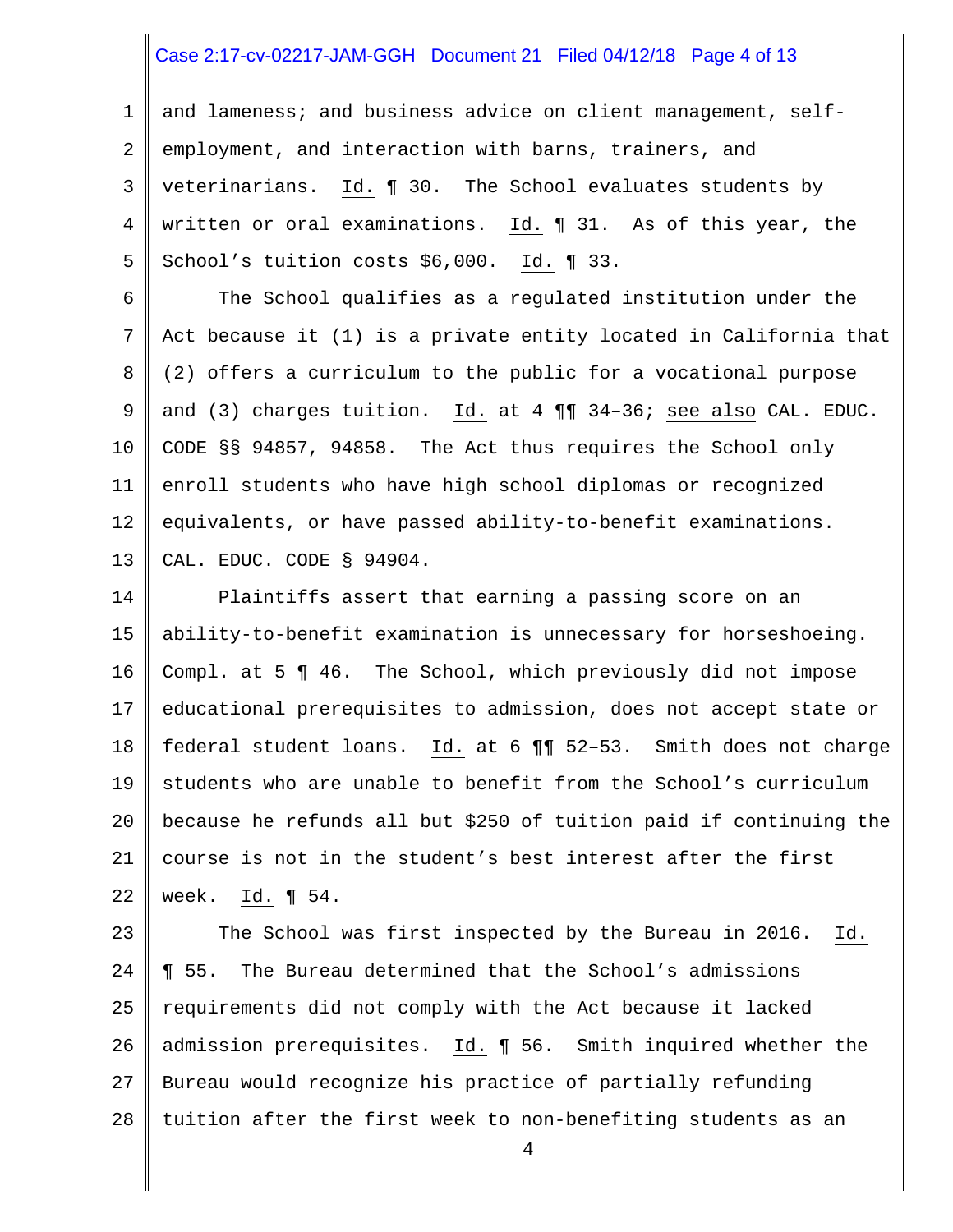## Case 2:17-cv-02217-JAM-GGH Document 21 Filed 04/12/18 Page 5 of 13

1 2 3 4 5 6 7 8 9 alternative to having students pass an ability-to-benefit examination. Id. at 6–7 ¶ 57. The Bureau did not accept Smith's proposal as an alternative to the Act's requirements. Id. Accordingly, in 2017, Smith modified the School's admissions standards to call for a high school diploma, its equivalent, or passage of an ability-to-benefit examination, as required for Bureau approval. Id. at 7 ¶¶ 58–59. Because of this change, the School has since rejected otherwise qualified students who did not meet these academic qualifications. Id. ¶ 60.

10 11 12 13 14 15 16 17 18 19 20 21 22 One such student turned away due to admissions standards changes is Plaintiff Esteban Narez. Narez dropped out of high school and has not subsequently earned his high school diploma or GED. Compl. at 7–8 ¶¶ 63–64, 75. Jobs in the equine field sparked Narez's passion for horses. Id. ¶¶ 67–68. After working alongside a farrier, Narez sought to become a farrier himself. Id. at 8 ¶¶ 70–73. Narez believes studying for and taking the GED or an ability-to-benefit examination would conflict with his work schedule and would not substantially advance his career. Id. at 8–9 ¶¶ 78–79. Although the School wanted to admit Narez, it rejected his application because he did not meet the Act's ability-to-benefit requirements for enrollment at a private postsecondary educational institution. Id. ¶¶ 76–77, 81.

23 24 25 26 Plaintiffs' Complaint seeks a judicial declaration that the ability-to-benefit requirement is unconstitutional and injunctive relief to this effect. Prayer for Relief ¶¶ A, C. ///

- 27 ///
- 28 ///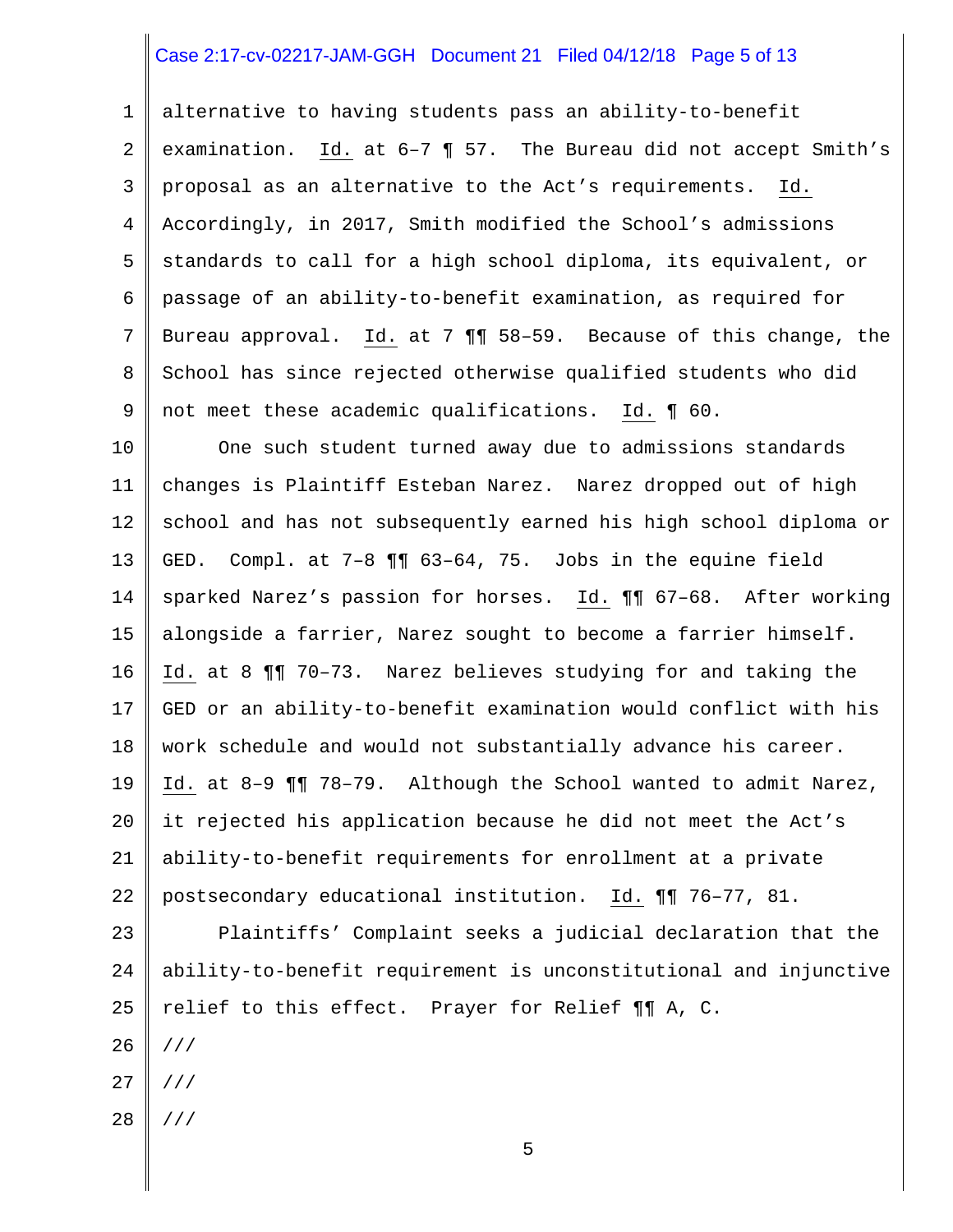Case 2:17-cv-02217-JAM-GGH Document 21 Filed 04/12/18 Page 6 of 13

1

#### **II. OPINION**

2 3 4 5 6 7 8 9 10 11 12 13 14 15 16 17 18 Plaintiffs argue that California's ability-to-benefit requirement as applied violates their First Amendment rights by restricting Smith and the School from teaching their horseshoeing curriculum and preventing the enrollment of Narez, who has not proven his ability to benefit under the Act. Compl. at 9–11 ¶¶ 89–101. Defendants move to dismiss because they assert the Act regulates non-expressive conduct and survives rational basis review. Mot. at 3–7. Alternatively, Defendants argue that the Act is content-neutral and satisfies the test set forth in United States v. O'Brien, 391 U.S. 367, 377 (1968). Id. at 8–11. Plaintiffs counter that the Court should not resolve First Amendment claims at the motion to dismiss stage. Opp'n at 10. Nevertheless, where a court accepts all of the plaintiffs' allegations as true and construes all facts in their favor, the Ninth Circuit has not found early resolution of First Amendment claims to be problematic. See, e.g., San Francisco Apartment

19 Ass'n v. City & Cty. of San Francisco, 881 F.3d 1169 (9th Cir.

20 21 22 23 24 2018) (affirming grant of judgment on the pleadings to government on First Amendment claim); Taub v. City & Cty. of San Francisco, 696 F. App'x 181, 184 (9th Cir. 2017) (affirming dismissal of the plaintiffs' First Amendment claim on a 12(b)(6) motion).

25 26 27 28 6 A. The Extent to Which Speech Is Implicated "The First Amendment applies to state laws and regulations through the Due Process Clause of the Fourteenth Amendment." Nat'l Ass'n for Advancement of Psychoanalysis v. Cal. Bd. of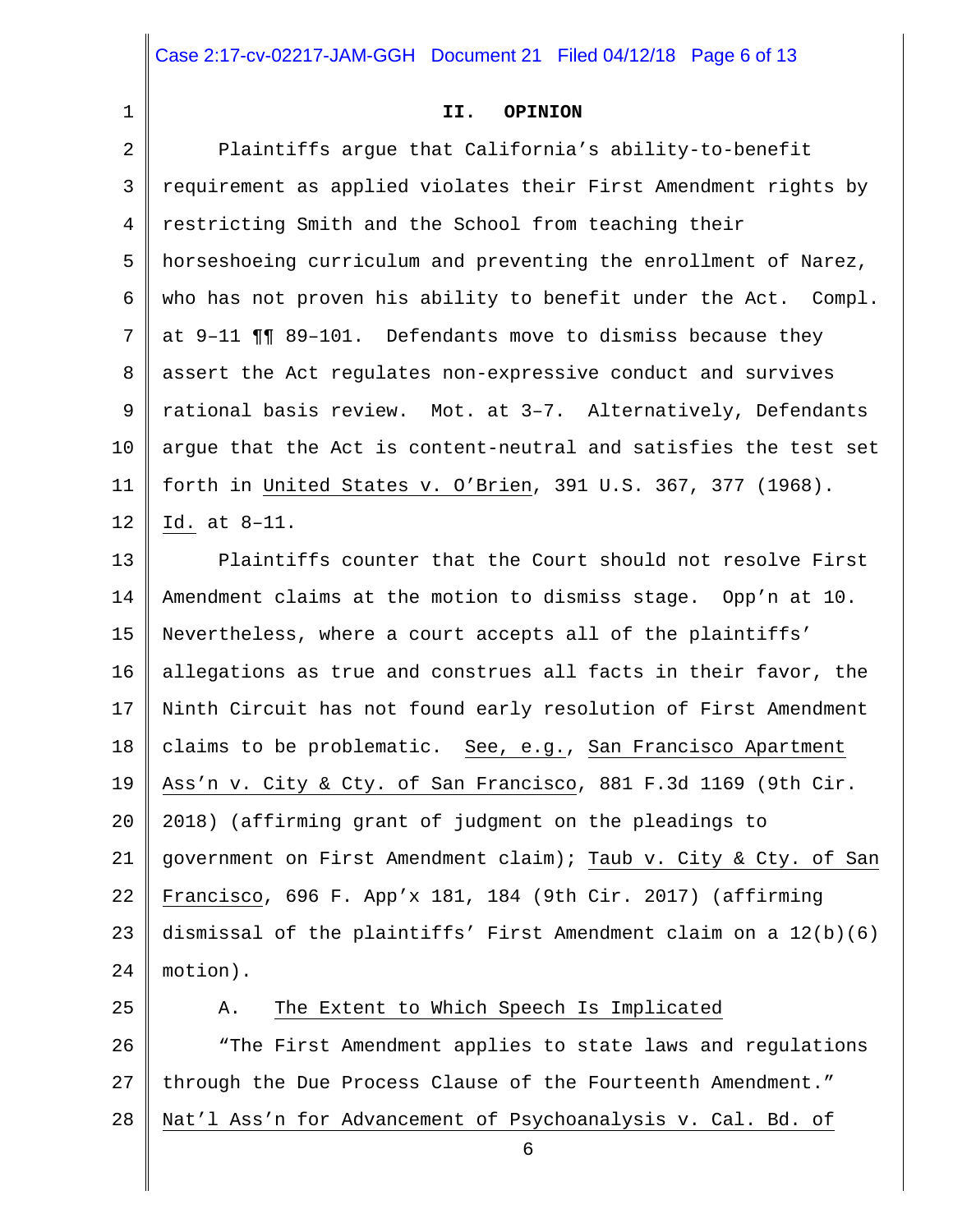#### Case 2:17-cv-02217-JAM-GGH Document 21 Filed 04/12/18 Page 7 of 13

1 2 3 4 5 6 7 8 9 Psychology, 228 F.3d 1043, 1053 (9th Cir. 2000) ("NAAP"). Under the Fourteenth Amendment, "a statute is required to bear only a rational relationship to a legitimate state interest, unless it makes a suspect classification or implicates a fundamental right." Id. at 1049. Because horseshoeing schools, their purveyors, and aspiring farriers are not members of suspect classes entitled to heightened scrutiny, the Court must examine whether the ability-to-benefit requirement implicates the fundamental right of free speech.

10 11 12 13 14 15 16 17 18 The Court must first determine whether the Act regulates speech or conduct. Pickup v. Brown, 740 F.3d 1208, 1225 (9th Cir. 2014). The Supreme Court instructs that "restrictions on protected expression are distinct from restrictions on economic activity or, more generally, on nonexpressive conduct." Sorrell v. IMS Health Inc., 564 U.S. 552, 567 (2011). In the case of the latter, "the First Amendment does not prevent restrictions directed at commerce or conduct from imposing incidental burdens on speech." Id.

19 20 21 22 23 24 25 26 27 28 Defendants provide several sources of binding authority in support of their argument that the ability-to-benefit requirement regulates conduct, not speech. See Rumsfeld v. Forum for Acad. & Institutional Rights, Inc., 547 U.S. 47, 62 (2006) ("FAIR") (holding that a law compelling publicly funded law schools to offer the military equivalent access to campus as other employers regulated conduct); Pickup, 740 F.3d at 1229 (holding that a law prohibiting mental health providers from providing sexual orientation change efforts therapy to minors regulated conduct). In FAIR, the Supreme Court found that the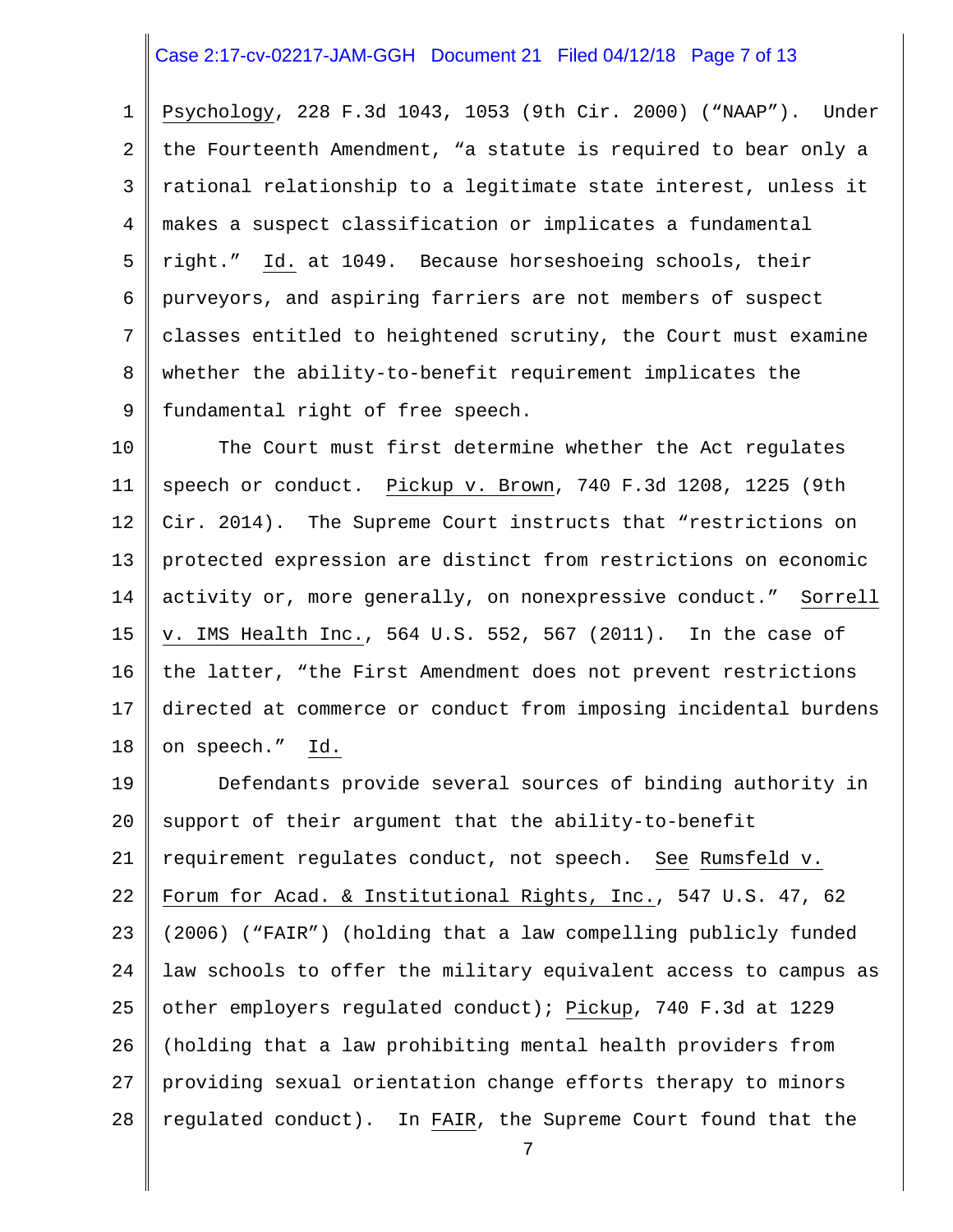## Case 2:17-cv-02217-JAM-GGH Document 21 Filed 04/12/18 Page 8 of 13

1 2 3 4 5 6 7 8 Solomon Amendment regulated "conduct, not speech" because "[i]t affects what law schools must do—afford equal access to military recruiters—not what they may or may not say." 547 U.S. at 60. Similarly, in Pickup, the Ninth Circuit concluded that a state law that allowed licensed therapists to discuss the pros and cons of sexual reorientation therapy with their patients, but prohibited that therapy as a treatment for minors, regulated conduct. 740 F.3d at 1229.

9 10 11 12 13 14 15 16 17 18 Plaintiffs counter that this issue is controlled by the Supreme Court's decision in Holder v. Humanitarian Law Project, 561 U.S. 1 (2010). In Holder, the Supreme Court held that a law, which prohibited the provision of "material support or resources" to certain foreign organizations that engage in terrorist activity, regulated speech and required a more demanding standard of First Amendment review. Id. at 28. Although the law was directed at conduct, "the conduct triggering coverage under the statute consist[ed] of communicating a message," meaning the law regulated speech. Id.

19 20 21 22 23 24 25 26 27 28 Plaintiffs argue that the regulation here is triggered by the fact that their speech is vocational in content, rendering the Act a content-based speech restriction. Opp'n at 5. But the text of the Act belies this interpretation. As mentioned above, the Act's requirements apply to schools that qualify under California Education Code Sections 94857 and 94858. The mere fact that a school teaches vocational skills is insufficient to bring an institution under the Act's umbrella unless the school is also private, operating in California, and charging tuition. See id. Further, the ability-to-benefit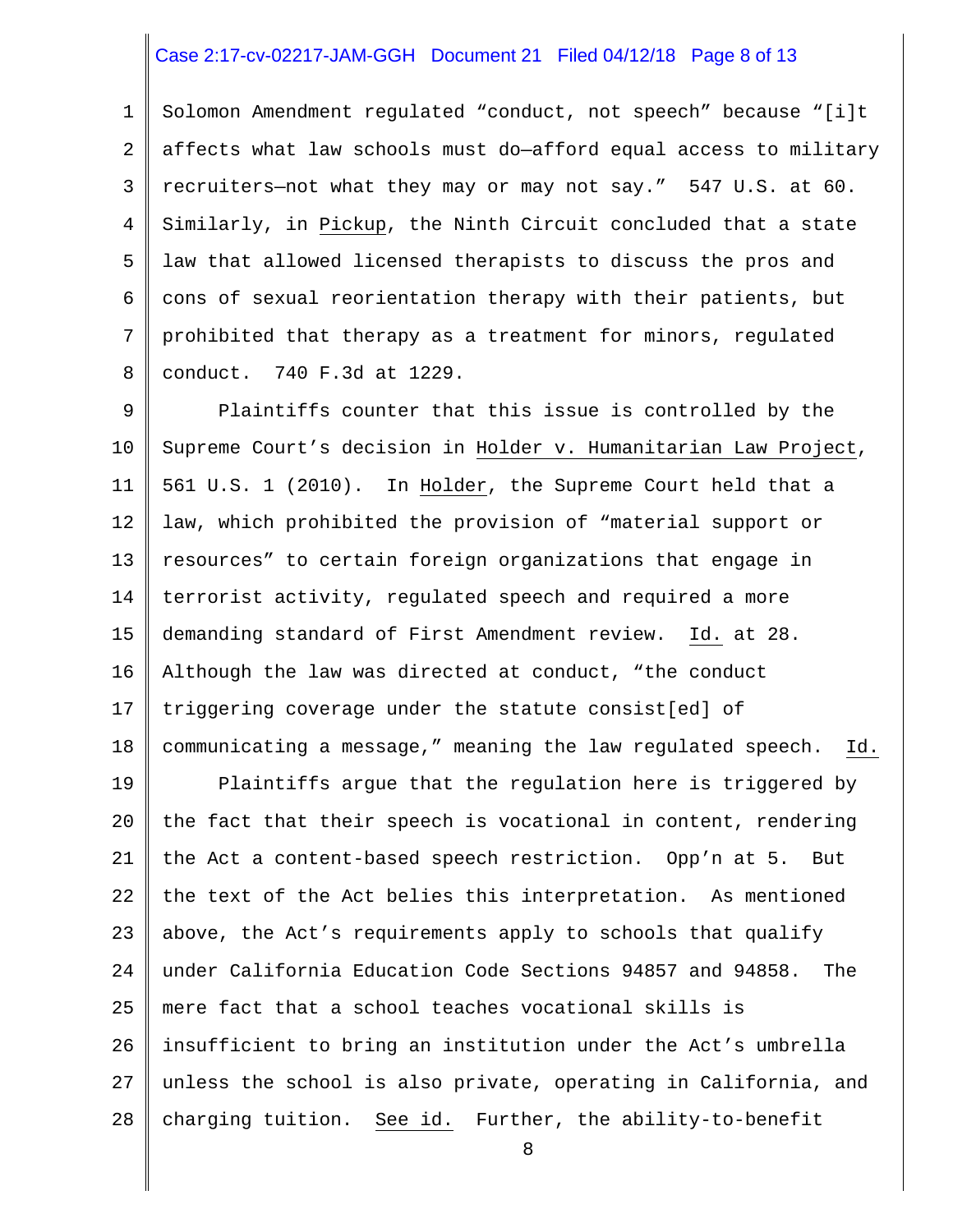## Case 2:17-cv-02217-JAM-GGH Document 21 Filed 04/12/18 Page 9 of 13

1 2 3 requirement is not triggered by vocational teaching, but rather by executing an enrollment agreement. CAL. EDUC. CODE  $$94904(a).$ 

4 5 6 7 8 9 Additionally, as the Ninth Circuit noted in Pickup, the law at issue in Holder was extremely broad: it completely barred all "communicat[ion of] information about international law and advocacy to a designated terrorist organization." 740 F.3d at 1230. The reach of the ability-to-benefit requirement is not nearly as far-reaching.

10 11 12 13 14 15 16 17 18 19 20 Much like Pickup, the Act does not restrain Smith and the School from "imparting information," "disseminating opinions," or "communicating a message." 740 F.3d at 1230. While Plaintiffs argue their speech is being restricted, the only thing that the School cannot do is execute an enrollment agreement with a student who has not demonstrated an ability to benefit under the Act. CAL. EDUC. CODE § 94904(a). That ability may be shown by passing an examination prescribed by the United States Department of Education, id. at § 94904(a), or by passing a Bureau-approved examination that is relevant to the intended occupational training,  $id.$  at § 94904(b).<sup>[2](#page-8-0)</sup>

21 22 23 24 Nothing in the Act prohibits Smith and the School from sharing information and communicating about horseshoeing generally. Nothing prohibits Narez from learning about horseshoeing outside of enrollment at a private postsecondary

<span id="page-8-0"></span><sup>25</sup> 26 27 28  $\overline{a}$ <sup>2</sup> Accepting all allegations in the Complaint as true, the School has not availed itself of the option to propose a different examination, under subsection (b),that would be more relevant to its course material. Similarly, Narez has not attempted to take any ability-to-benefit examination, much less alleged that he lacks the competence to pass such an examination.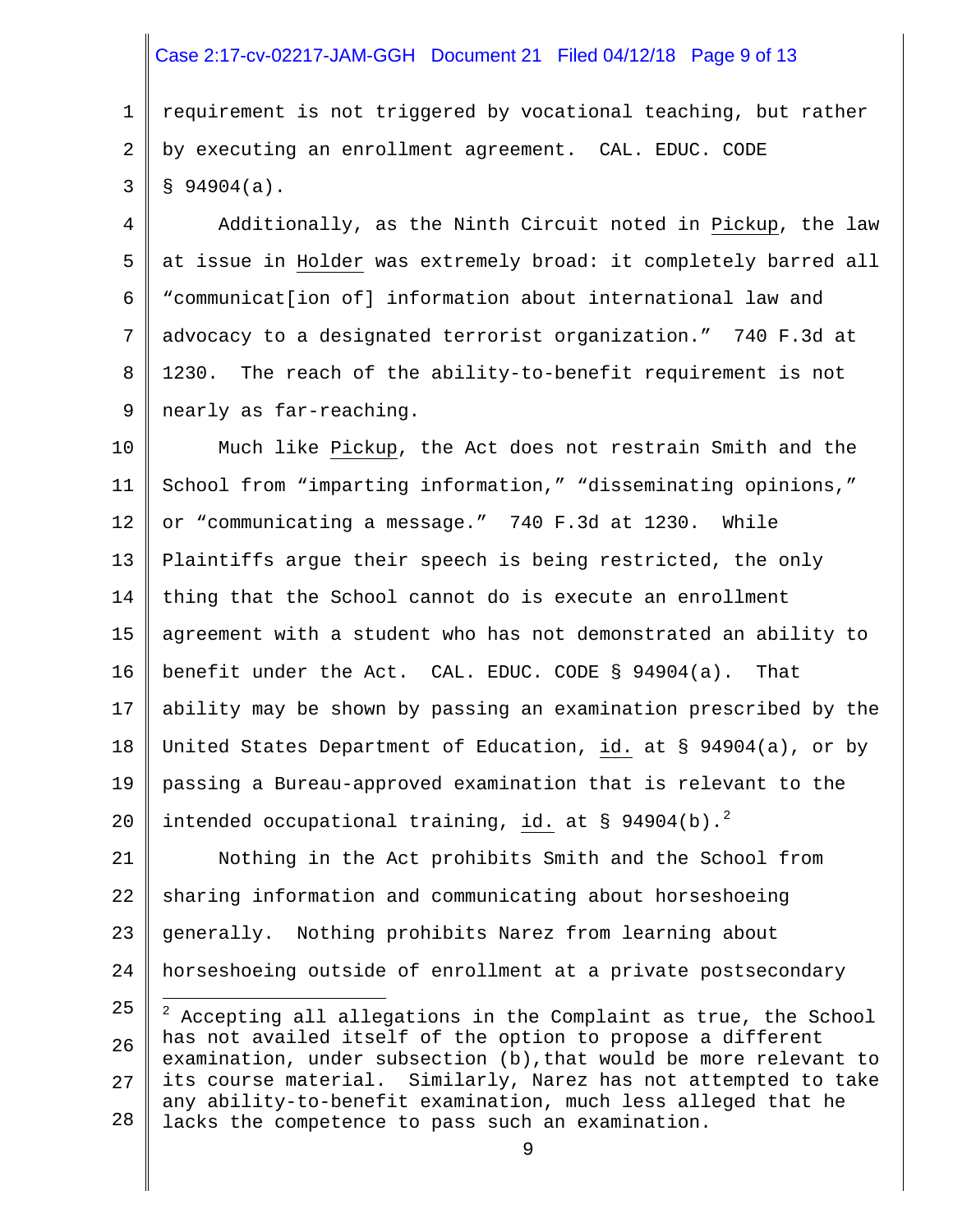## Case 2:17-cv-02217-JAM-GGH Document 21 Filed 04/12/18 Page 10 of 13

1 2 educational institution prior to passing an ability-to-benefit examination.

3 4 5 6 7 8 9 10 11 12 As Defendants highlight, under Plaintiffs' conception of speech, nearly every regulation of postsecondary education would require First Amendment scrutiny because teaching involves speech. Reply, ECF No. 19, p. 2. Regulations on economic activity, such as private education, will always be speechadjacent because commerce relies on the communication of ideas. Courts have not held, however, that these incidental burdens on speech caused by the regulation of commerce infringe on fundamental rights under the First Amendment. Sorrell, 564 U.S. 552, 566–67 (2011).

13

#### B. Rational Basis Review

14 15 16 17 18 19 20 21 22 23 24 If a law regulates non-expressive conduct, rather than speech, the law "must be upheld if it bears a rational relationship to a legitimate state interest." Pickup, 740 F.3d at 1231. The government's action need not "actually advance its stated purposes," so long as "the government could have had a legitimate reason for acting as it did." Nat'l Ass'n for Advancement of Psychoanalysis v. California Bd. of Psychology, 228 F.3d 1043, 1050–51 (9th Cir. 2000) (quoting Dittman v. California, 191 F.3d 1020, 1031 (9th Cir. 1999)). The Court "need only determine whether the [law] has a 'conceivable basis' on which it might survive rational basis scrutiny." Id.

25 26 27 28 Educational institutions have a right to academic freedom under the First Amendment. Regents of Univ. of California v. Bakke, 438 U.S. 265, 312 (1978). Yet that academic freedom does not mean that an educational institution may use the First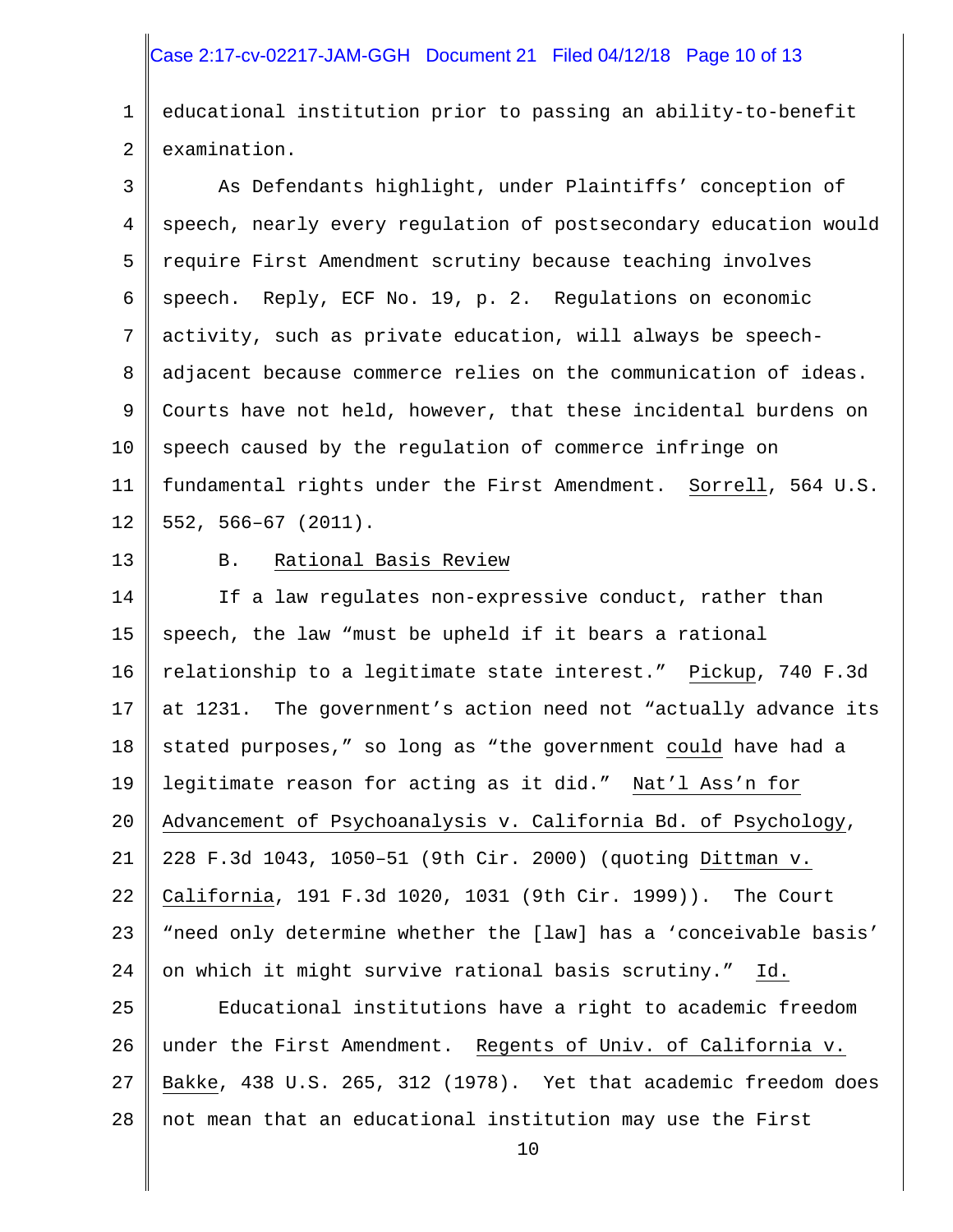## Case 2:17-cv-02217-JAM-GGH Document 21 Filed 04/12/18 Page 11 of 13

1 2 3 4 5 6 7 8 9 10 11 12 13 Amendment to shield itself from government regulation and oversight rationally related to a valid government purpose. See Illinois Bible Colleges Ass'n v. Anderson, 870 F.3d 631, 642 (7th Cir. 2017), as amended (Oct. 5, 2017), cert. denied sub nom. Illinois Bible Colleges Ass'n v. Cross, No. 17-960, 2018 WL 325305 (U.S. Feb. 20, 2018) (holding that the state did not infringe on the schools' "right to free speech by regulating degree-issuing post-secondary education"); Nova Univ. v. Educ. Inst. Licensure Comm'n, 483 A.2d 1172, 1181 (D.C. 1984) ("Schools are not shielded by the First Amendment from governmental regulation of business conduct deemed detrimental to the public merely because they are engaged in First Amendment activities.")

14 15 16 17 18 19 20 21 22 23 24 25 26 27 28 The Act's legislative findings detail that "[n]umerous reports and studies have concluded that California's previous attempts at regulatory oversight of private postsecondary schools under the Department of Consumer Affairs ha[d] consistently failed to ensure student protections or provide effective oversight of private postsecondary schools." CAL. EDUC. CODE § 94801(c). In adding additional operational requirements for private postsecondary educational institutions, the Act aimed to ensure that these schools would have "[m]inimum educational quality standards and opportunities for success" and an "appropriate level of oversight." CAL. EDUC. CODE  $\S$  94801(d)(1,3). The Act further sought to ensure the "[p]revention of the harm to students and the deception of the public that results from fraudulent or substandard educational programs and degrees." CAL. EDUC. CODE § 94801(d)(6).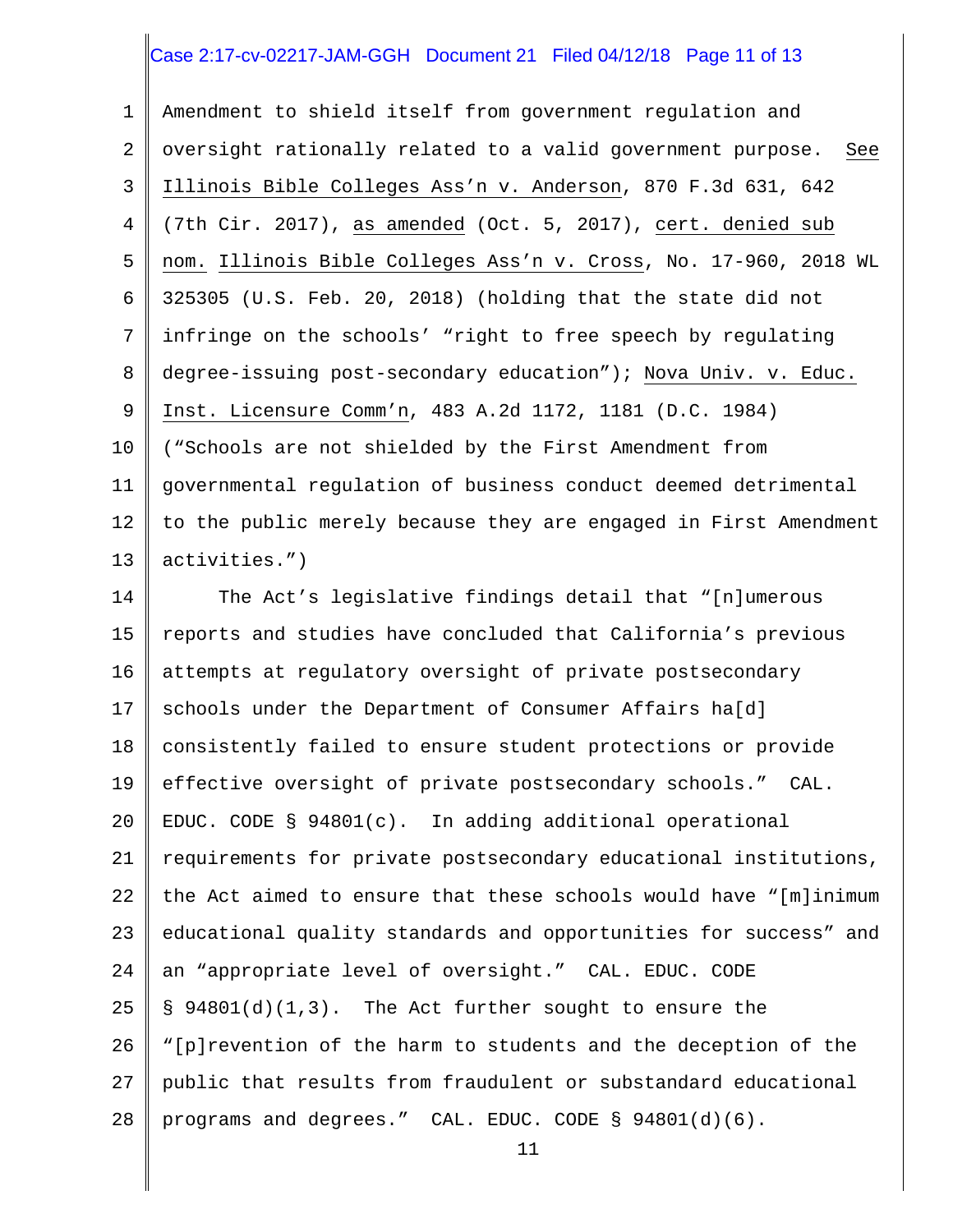#### Case 2:17-cv-02217-JAM-GGH Document 21 Filed 04/12/18 Page 12 of 13

1 2 3 4 5 6 7 8 9 10 11 12 13 California has a legitimate state interest in preventing private postsecondary schools operating in the state from harming students and deceiving the public. That desire to prevent harm and deception is rationally related to the requirement that students at private postsecondary educational institutions show sufficient competency to benefit from that education. See CAL. EDUC. CODE §§ 94904, 94811. It is plausible that the legislature thought requiring students to prove their ability to benefit through examinations or diplomas would improve the students' opportunities for success at postsecondary institutions, and that is enough to sustain the Act. See Romero–Ochoa v. Holder, 712 F.3d 1328, 1331 (9th Cir. 2013).

14 15 16 17 18 19 20 21 22 23 24 25 26 While Plaintiffs believe that speech-adjacent paternalism "has no place in the American legal landscape," Opp'n at 1, precedent does not support using the courts as a tool to substitute Plaintiffs' preferences for those of the state's elected representatives. Cf. Minnesota v. Clover Leaf Creamery Co., 449 U.S. 456, 464 (1981) ("States are not required to convince the courts of the correctness of their legislative judgments."); Ferguson v. Skrupa, 372 U.S. 726, 729 (1963) ("[I]t is up to legislatures, not courts, to decide on the wisdom and utility of legislation."). The Fourteenth Amendment does not give courts the authority to invalidate a state regulation every time an individual finds it to be unnecessary or inconvenient.

27 28 Therefore, the Court finds that the Act and its ability-tobenefit requirement are rationally related to the legitimate